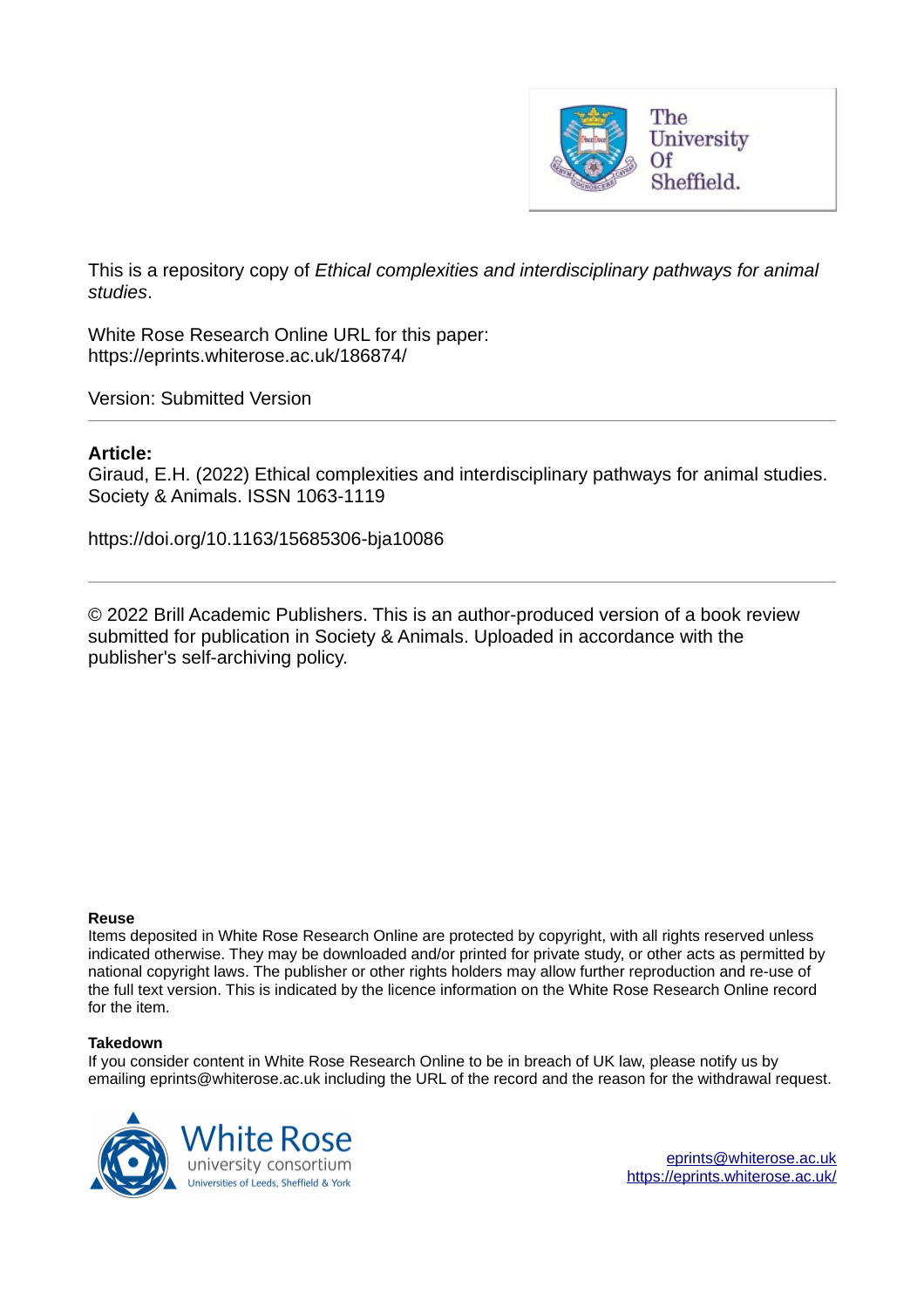## **Ethical complexities and interdisciplinary pathways for animal studies**

### **Eva Giraud, Keele University, UK**

# **Book Review: Thom van Dooren (2019)** *The Wake of Crows: Living and Dying in Shared Worlds***. New York: Columbia University Press.**

With its painstaking attention to the lives of birds struggling at the 'dull edge of extinction' (2014: 11), Thom van Dooren's *Flight Ways* (2014) played an important role in the emergence of the academic field of extinction studies. Throughout, van Dooren drew together an array of interdisciplinary resources to enact an 'ethics of storytelling' (2014: 9). Each chapter narrated the plight of a particular species of bird – from Laysan Albatrosses slowly dying after ingesting ocean-borne plastic to the mingling of care with violence in Whooping Crane conservation – in order to pose difficult questions about how to respond to the loss not just of individual birds but species-specific ways of life. Due to structural similarities between *The Wake of Crows* and *Flight Ways*, it would be easy to read van Dooren's recent book as more of the same: which is perhaps no bad thing. Again, he traces the stories of five species of birds – this time all corvids – facing life or death situations. These stories are used to both draw attention to the plight of particular species and ask (sometimes difficult) questions about how to find less harmful ways of collectively inhabiting the world. To read *The Wake of Crows* as merely a corvid-focused extension to van Dooren's previous work, however, does the book a disservice and fails to capture the more subtle ethical and methodological issues that are posed by the text for different strands of animal studies.

In ethical terms, like other prominent work in extinction studies and the environmental humanities, the text appears to be situated more in relation to so-called 'mainstream' as opposed to critical animal studies (CAS). Van Dooren's arguments are grounded in Donna Haraway's commitment to situated knowledges, which lend support to what he terms a 'restless ethics' (13) that refuses to make universalizing claims about how relationships between species should unfold.

Chapter 4's discussion of ravens in the Mojave Desert, for instance, traces how the birds' propensity to consume young tortoises (themselves an endangered species) has resulted in a range of measures to deter such behaviors. Recent interventions include the use of 'techno-torts' – 3D printed tortoise shells that spray artificial grape flavoring (a chemical disliked by ravens) when attacked – or the use of drones and lasers to unsettle the birds. Though technological deterrents might be preferable to killing crows (the approach advocated by groups with commercial interest in the region), the development of such technologies has, as van Dooren puts it, an unknown social and 'psychic toll' (169) for crows pushed out of their normal territories and forced to live in less hospitable desert spaces. Securing the flourishing of crows on the small Mariana island of Rota is equally complex, for very different reasons. Here, imperialist conservation policy from the US, designed to preserve crow habitat, has had disastrous socioeconomic consequences for local people: many of whom have been held in a decade of limbo over land rights, in part due to nesting endangered birds. The effect of top-down conservation policy, in this context, has resulted in people removing the birds' primary food source – almond trees – in order to discourage them from nesting and overcome this legislative bottleneck.

While these carefully rendered case studies lend weight to van Dooren's point that 'there is never a situation in which everyone wins' they also underline that 'actions must still be taken' (9): echoing *Flight Ways*' refrain that – in an era of mass extinction – it is often important to intervene in favour of some worlds and not others (2014: 60-1). While certainly not grounded in the normative ethical commitments of CAS, then, *The Wake of Crows* will nonetheless be of interest to those exploring how questions of action and intervention can be reconciled with work in animal studies that has emphasized the entangled